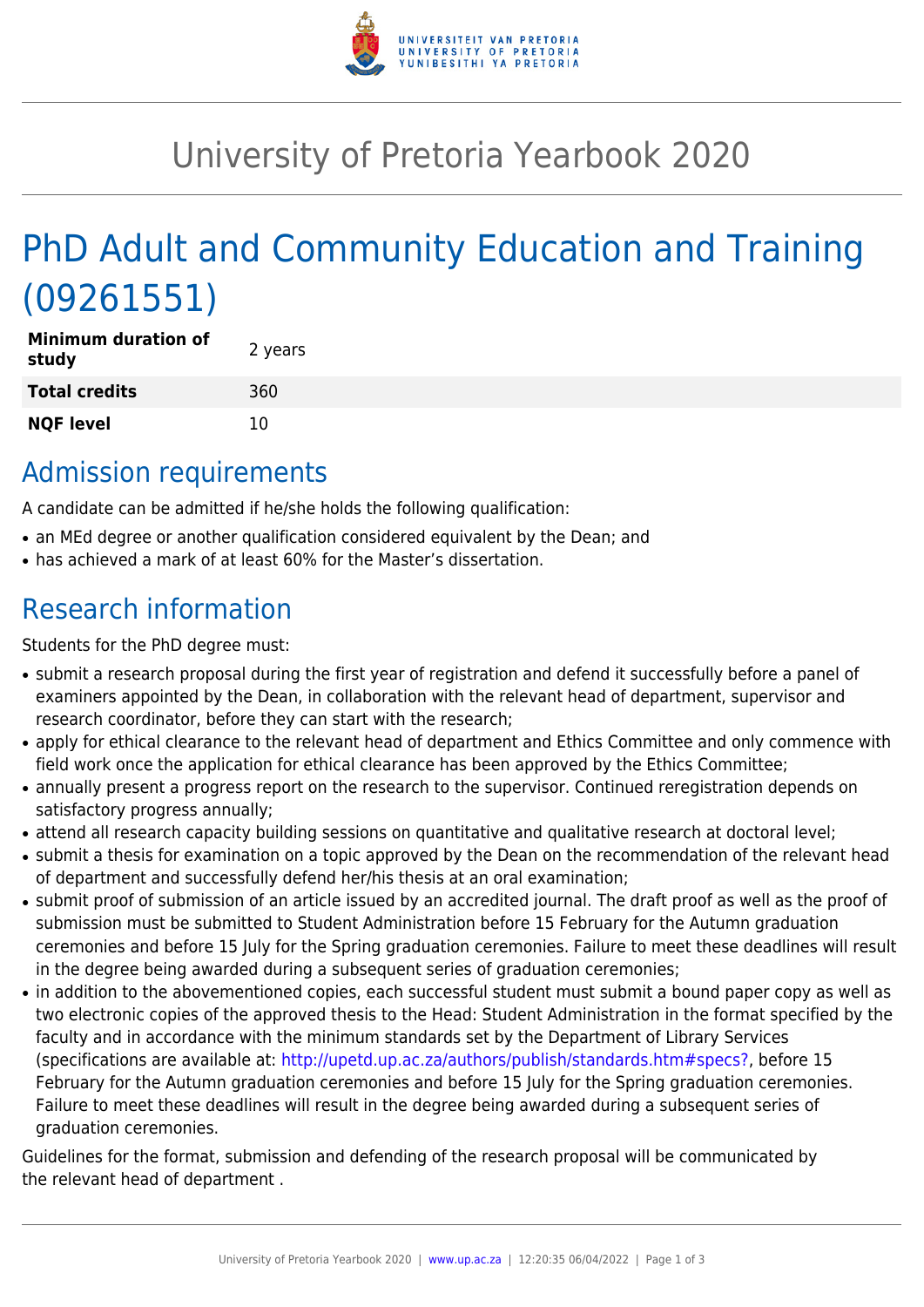

### Curriculum: Year 1

**Minimum credits: 360**

#### **Core modules**

[Thesis: Adult and community education and training 990](https://www.up.ac.za/yearbooks/2020/modules/view/ACT 990) (ACT 990) - Credits: 360.00